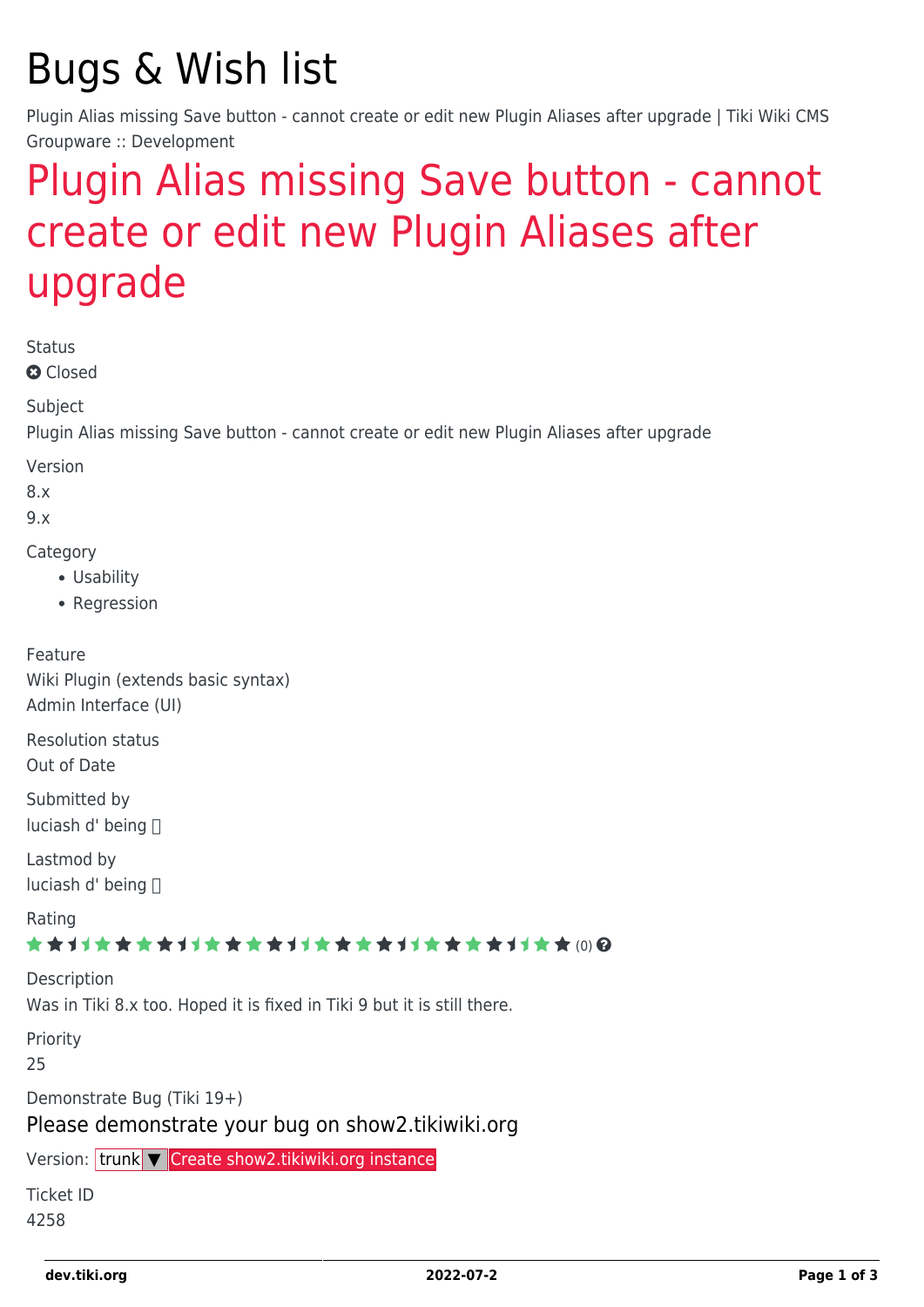Created Thursday 28 June, 2012 20:54:57 GMT-0000 by luciash d' being

LastModif Monday 14 August, 2017 20:19:27 GMT-0000

### Comments



[Philippe Cloutier](https://dev.tiki.org/user232) 14 Aug 17 19:44 GMT-0000

Does this persist?



Torsten Fabricius 14 Aug 17 19:54 GMT-0000

Nooooo it does NOOOT persist, even with a verrry strange UI and UX

I just checkd on dev, as I worked with the Alias today anyway.

I created one and wanted to delete it, so I ticked only the one to be deleted, but the System deleted all unticked and kept the one ticked I had ticked for deletion!

All Alias Plugins on dev.t.o are gone now!

Torsten

PS: sorry



No, this has been fixed already. Closing.



#### Torsten Fabricius 14 Aug 17 20:19 GMT-0000

Still very bad UI ... but that is indeed another issue.



Torsten Fabricius 14 Aug 17 20:19 GMT-0000